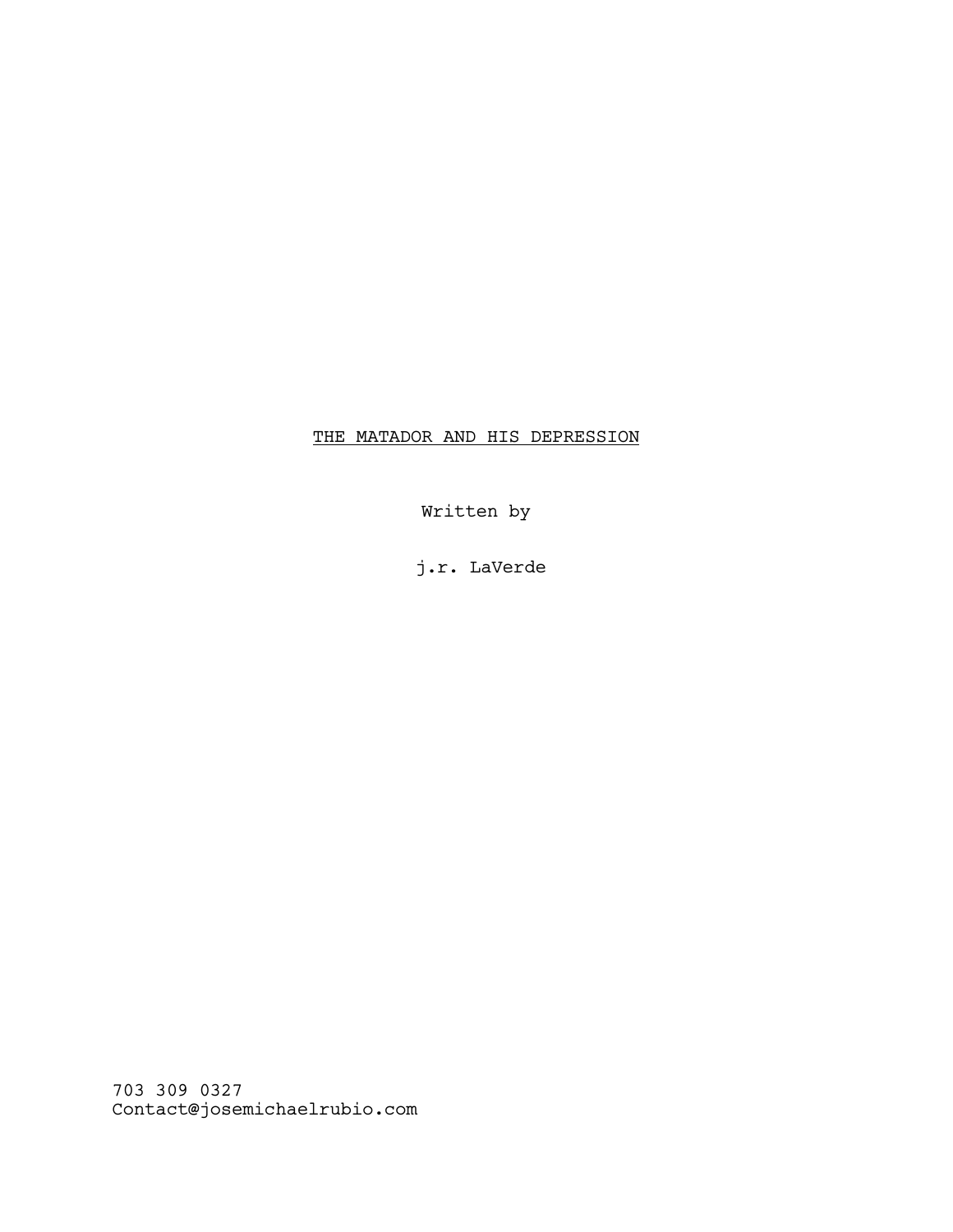JOSE paces hastily from one end of the chamber to the other,  $*$ only stopping for a few moments, in mid-hesitation of a  $*$ <br>thought, then continues pacing, The chamber is dreadfully thought, then continues pacing. The chamber is dreadfully \* dark and simple, the only source of light is from the glaring  $*$ and intruding lights from the stadium, which shines brightly \* and blindly between the bars of the rusty metal gate that \* separates Jose from the rest of the world. The crowd's roars, \* screams, and cheers echoes inside the chamber, the only  $*$ <br>echoes that can be understood clearly is the same voice as  $*$ echoes that can be understood clearly is the same voice as  $*$ Jose. \*

> $\overline{ECHO}$   $\star$  $\star$

Jose stops and turns towards the prisonlike gate, then \* timidly walks towards it with his eyes closed and his hands \* anxiously ahead of him, as if he was blind, and using his  $*$ hands to feel for the gate. Once Jose feels a bar of the  $*$ gate, he flinches back, then slowly reaches back at the gate. \*<br>His face looks long and strained, as if it's being pulled \* His face looks long and strained, as if it's being pulled \* from within. He leans his cold head on an even colder bar, \*<br>hides one side of his face, hunched. He attempts to hide \* hides one side of his face, hunched. He attempts to hide  $*$ <br>himself from the onlooking crowd, and the light. He cracks  $*$ himself from the onlooking crowd, and the light. He cracks  $*$ <br>open the unblocked eve, slightly, he doesn't want anyone else,  $*$ open the unblocked eye, slightly, he doesn't want anyone else  $*$ <br>to know his eye is open. He looks through his eyelashes and  $*$ to know his eye is open. He looks through his eyelashes and  $*$ scans the coliseum.

## EXT. COLISEUM - CONTINUOUS \*

The Coliseum is empty, no one in sight. It's barren and \* ancient, as if it was last used during the golden days of  $*$ <br>Rome: it's eerie silent, destroved, all in complete ruin,  $*$ Rome; it's eerie silent, destroyed, all in complete ruin. \* It's dark, the sky is starless and moonless. Jose is alone. \*

He strains to gaze into the darkness, searching for a way  $*$ out, but the only gate that exists is the one before him.  $*$ 

## INT. CHAMBER - CONTINUOUS \*

The roar of the crowd and the arena's glaring lights return  $*$ as if they had never disappeared. Jose looks back at his enclosed chamber, with both eyes fearfully open, intensely  $*$ staring through the contrasting shadows produced by the  $*$ <br>powerful lights, he walks towards the wall with a shadow of  $*$ powerful lights, he walks towards the wall with a shadow of  $*$ <br>the bar, he desperately feels for any sort of escape, there  $*$ the bar, he desperately feels for any sort of escape, there  $*$  is none. He iolts towards the next the adiacent wall, but as  $*$ is none. He jolts towards the next the adjacent wall, but as  $*$ <br>he enters the light, the crowd boos. he enters the light, the crowd boos.

\*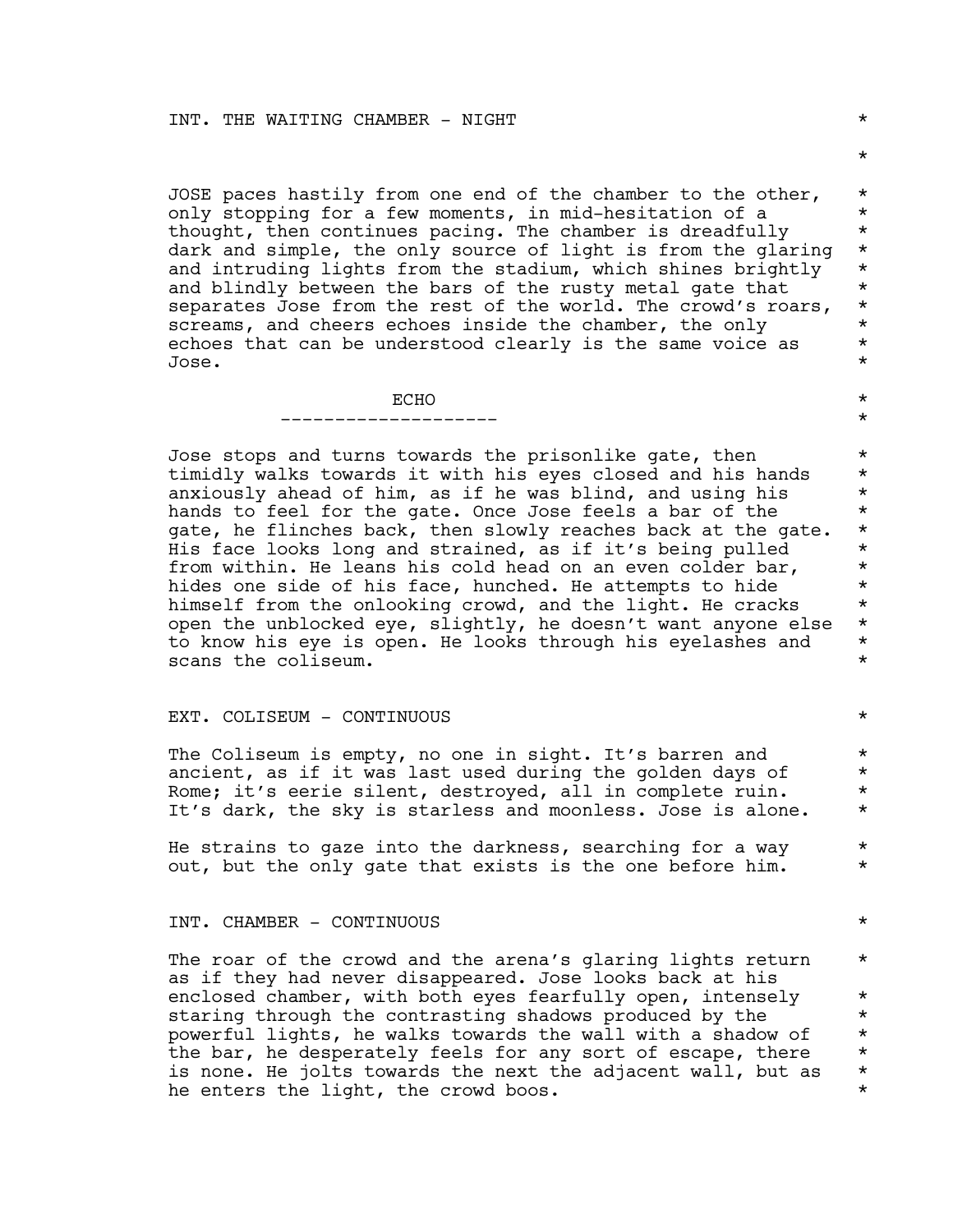Jose apologically retreats back into the shadow from which he \*<br>came as he closes both eves. The crowd begins to clapping in \* came as he closes both eyes. The crowd begins to clapping in  $*$ <br>the same manner of the spectators of a professional golfing  $*$ the same manner of the spectators of a professional golfing  $*$ <br>tournament. tournament. \*

Jose reopens his eyes, the golf claps ceases. But now, the \*<br>room is completely dark: the lights from the Coliseum had \* room is completely dark; the lights from the Coliseum had \* vanished, and the cold gate slowly opens, cracking and \* screeching.  $\star$ 

A wild's beast breathes. Its deep exhales and its slow,  $*$ unforgiving pace echoes through the chambers, but it can not  $*$ <br>be seen. be seen.  $\star$ 

Jose closes his eyes again. Unbeknownst to him, his \* quivering, shallow breath matches the same rythum as the  $*$ <br>beast's With each exhale the lights of the Coliseum beast's. With each exhale, the lights of the Coliseum \*<br>flicker, which light up the chamber, exposing Jose to the \* flicker, which light up the chamber, exposing Jose to the  $*$ <br>crowd and the light they all bee crowd and the light, they all boo. \*

Jose turns around, and looks around the room again. It is empty, not even a door, the only thing in the room are the four walls, the ceiling, and as damp floor as rough as sand  $*$ paper. \*

Suddenly, Jose begins to shrink as the walls creep closer to him, the ceiling remains the same height. Almost as if the room was never changing in size for Jose's prospective except for the ceiling and the stadium, the ceiling continues to appear taller and taller. The breast roars from the stadium then attempts to tackle through the gates, causing Jose to fall back. The Gates bend a little. Jose is terrified, looks back and notices a beautiful glass door that wasn't previously there before, Jose can see through it, it's an untouched rain-forest, it's freedom. He gets up and runs towards the door, but that side of the wall is now moving away from him while the other two sides creep closer and  $*$ closer. Jose sprints faster and faster towards the clear \* door, because his escape is moving away from him at the same \*  $\blacksquare$  pace .  $\blacksquare$ 

The gates open, he stops and hesitantly looks back turns  $*$ back. The walls and ceiling now look exactly how it did  $*$ before, the clear door disappeared.  $*$ 

CUT TO BLACK.

## EXT. STAIDUM -NIGHT-

Jose is in complete darkness. As he opens his eyes, the  $*$ <br>blinding light from the staidum iudge over him, the crowd's  $*$ blinding light from the staidum judge over him, the crowd's \* boos and throws rocks, rotten food. He protects himself with \* the matador's cape as he kneels down and closes his eyes.  $*$